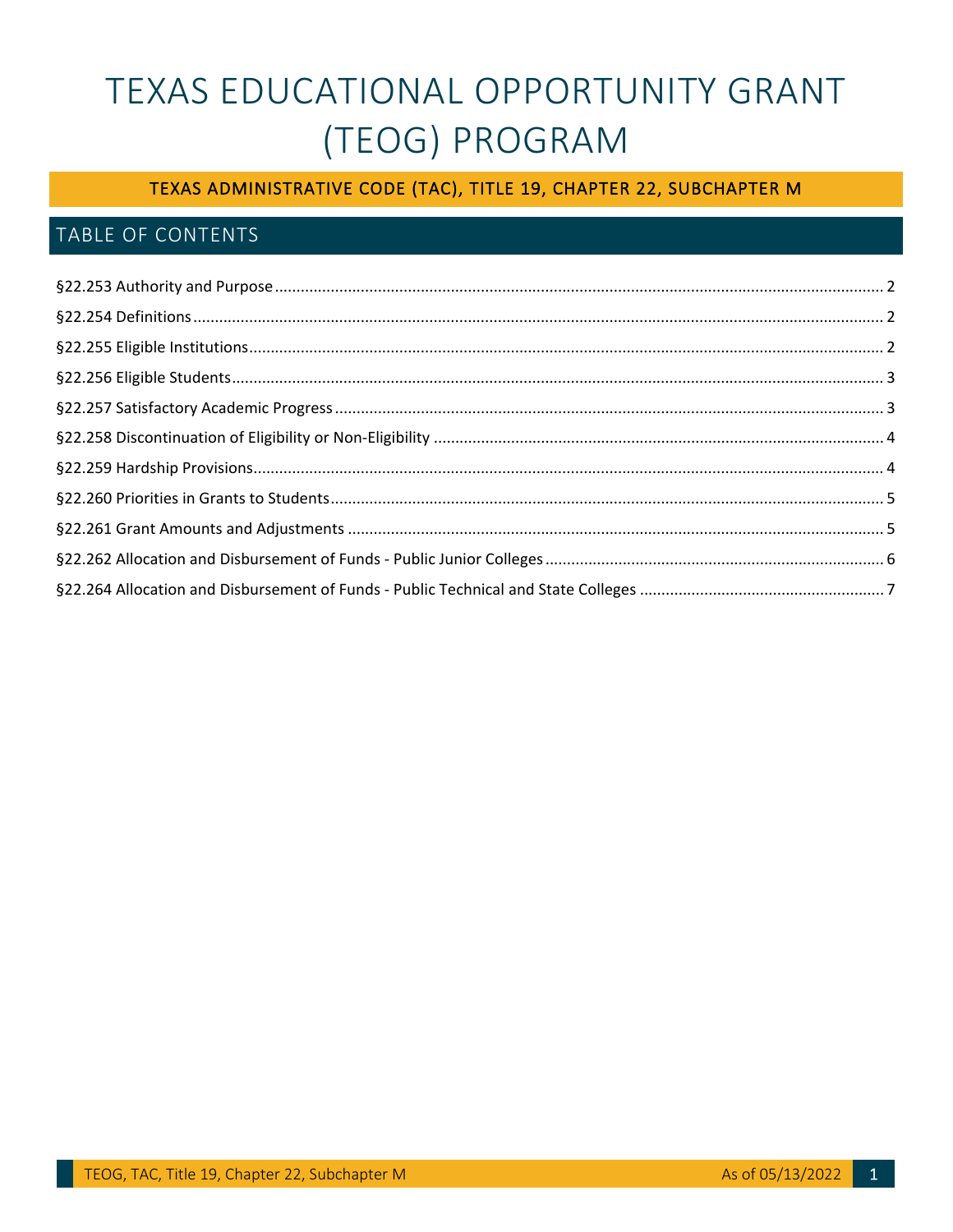# <span id="page-1-0"></span>§22.253 AUTHORITY AND PURPOSE

(a) Authority. Authority for this subchapter is provided in the Texas Education Code, Chapter 56, Subchapter P, Texas Educational Opportunity Grant Program. This subchapter establishes procedures to administer Texas Education Code §§56.401 - 56.4075.

(b) Purpose. The purpose of this program is to provide need-based grants to enable eligible students to attend public twoyear institutions of higher education in this state.

Source Note: The provisions of this §22.253 adopted to be effective August 3, 2020, 45 TexReg 5342

#### <span id="page-1-1"></span>§22.254 DEFINITIONS

In addition to the words and terms defined in §22.1 of this chapter (relating to Definitions), the following words and terms, when used in this subchapter, shall have the following meanings, unless the context clearly indicates otherwise:

(1) Continuation Award--A grant awarded to a person who has previously received an initial year award.

(2) Forecast--The FORECAST function in Microsoft Excel.

(3) Grant--Funds awarded to a student through the Texas Educational Opportunity Grant Program.

(4) Initial year award--The grant award made in the student's first year in the Program.

(5) Program--The Texas Educational Opportunity Grant Program.

Source Note: The provisions of this §22.254 adopted to be effective August 3, 2020, 45 TexReg 5342

#### <span id="page-1-2"></span>§22.255 ELIGIBLE INSTITUTIONS

(a) Eligibility.

(1) Any public junior college as defined in Texas Education Code, §61.003(2); public technical institute as defined in Texas Education Code, §61.003(7); and public state college as defined in Texas Education Code, §61.003(16) is eligible to participate in the program.

(2) No participating institution may, on the grounds of race, color, national origin, gender, religion, age, or disability exclude an individual from participation in, or deny the benefits of the program described in this subchapter.

(3) Each participating institution must follow the Civil Rights Act of 1964, Title VI (Public Law 88-352) in avoiding discrimination in admissions or employment.

(b) Approval.

(1) Agreement. Each eligible institution must enter into an agreement with the Board, the terms of which shall be prescribed by the Commissioner or his/her designee, prior to being approved to participate in the program.

 (2) Approval Deadline. An institution must indicate an intent to participate in the program by June 1 and enter into an agreement with the Board by August 31 in order for qualified students enrolled in that institution to be eligible to receive grants in the following biennium.

(c) Responsibilities. Participating institutions are required to abide by the General Provisions outlined in subchapter A of this chapter.

Source Note: The provisions of this §22.255 adopted to be effective August 3, 2020, 45 TexReg 5342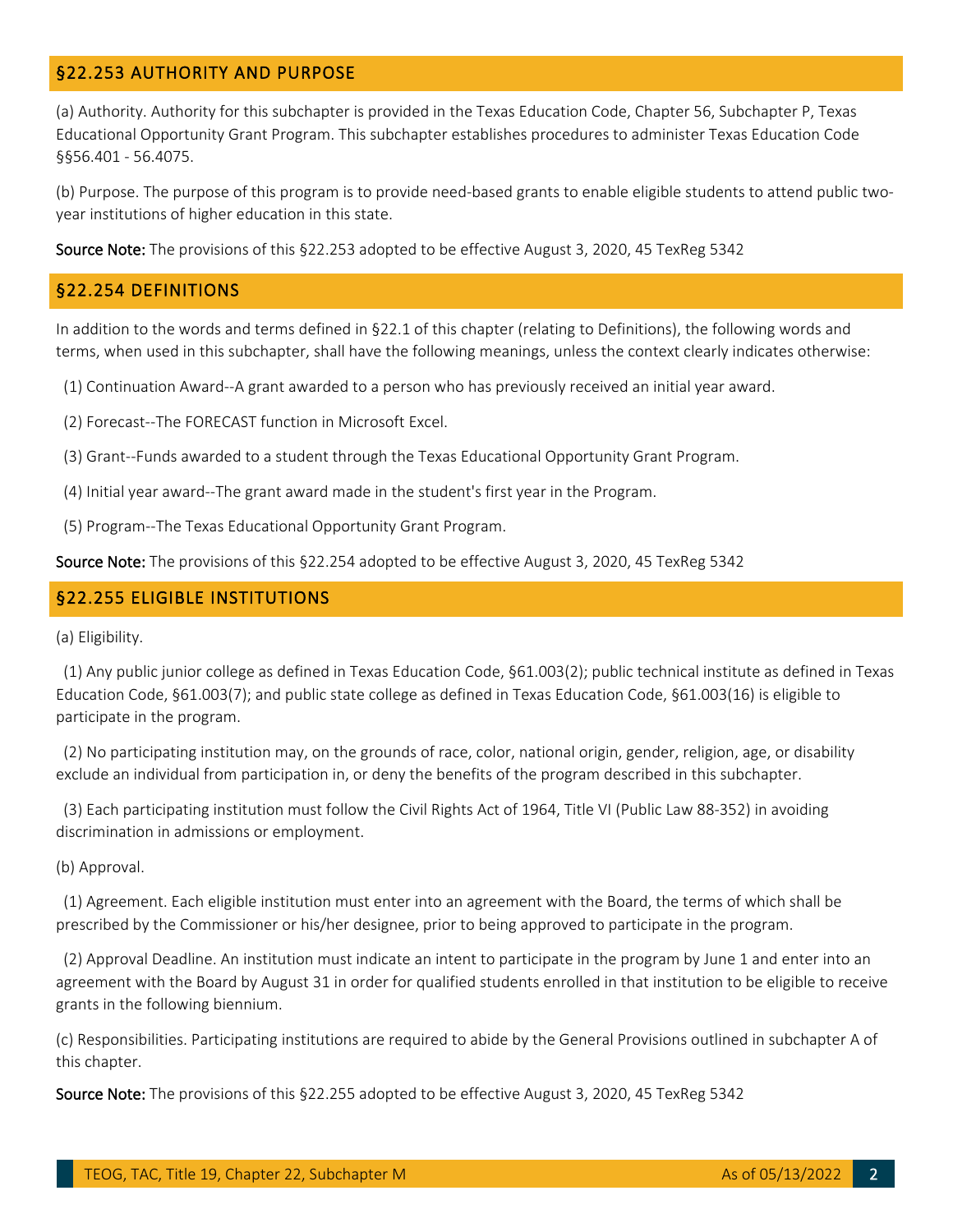# <span id="page-2-0"></span>§22.256 ELIGIBLE STUDENTS

(a) To receive an initial year award through the Program, a student must:

(1) be a resident of Texas;

(2) show financial need;

(3) have applied for any available financial aid assistance;

(4) be enrolled at a participating institution on at least a half-time basis as an entering student, which is a student enrolled in the first 30 semester credit hours or their equivalent, excluding hours taken during dual enrollment in high school and courses for which the student received credit through examination; and

(5) be enrolled in an associate degree or certificate program at a participating institution;

(b) To receive a continuation award through the Program, a student must:

(1) have previously received an initial year award through this program;

(2) show financial need;

(3) be enrolled on at least a half-time basis;

(4) be enrolled in an associate degree or certificate program at an eligible institution; and

(5) make satisfactory academic progress towards an associate degree or certificate, as defined in §22.257 of this subchapter (relating to Satisfactory Academic Progress).

Source Note: The provisions of this §22.256 adopted to be effective August 3, 2020, 45 TexReg 5342

#### <span id="page-2-1"></span>§22.257 SATISFACTORY ACADEMIC PROGRESS

(a) Eligibility at End of Initial Year Award. Students who complete their first year receiving a grant in compliance with their institutions' financial aid academic progress requirements are eligible to receive continuation awards in the following year if they meet the other requirements listed in §22.256 of this subchapter (relating to Eligible Students).

(b) Eligibility at End of a Continuation Award. Students shall, unless granted a hardship provision in accordance with §22.259 of this subchapter (relating to Hardship Provisions), as of the end of an academic year in which the student receives a continuation award:

(1) complete at least 75% of the semester credit hours attempted in the student's most recent academic year; and

(2) maintain an overall cumulative grade point average of at least 2.5 on a four-point scale or its equivalent.

(c) The calculation of a student's GPA is to be completed in accordance with Subchapter A of this chapter (relating to General Provisions).

(d) The completion rate calculations may be made in keeping with institutional policies.

Source Note: The provisions of this §22.257 adopted to be effective August 3, 2020, 45 TexReg 5342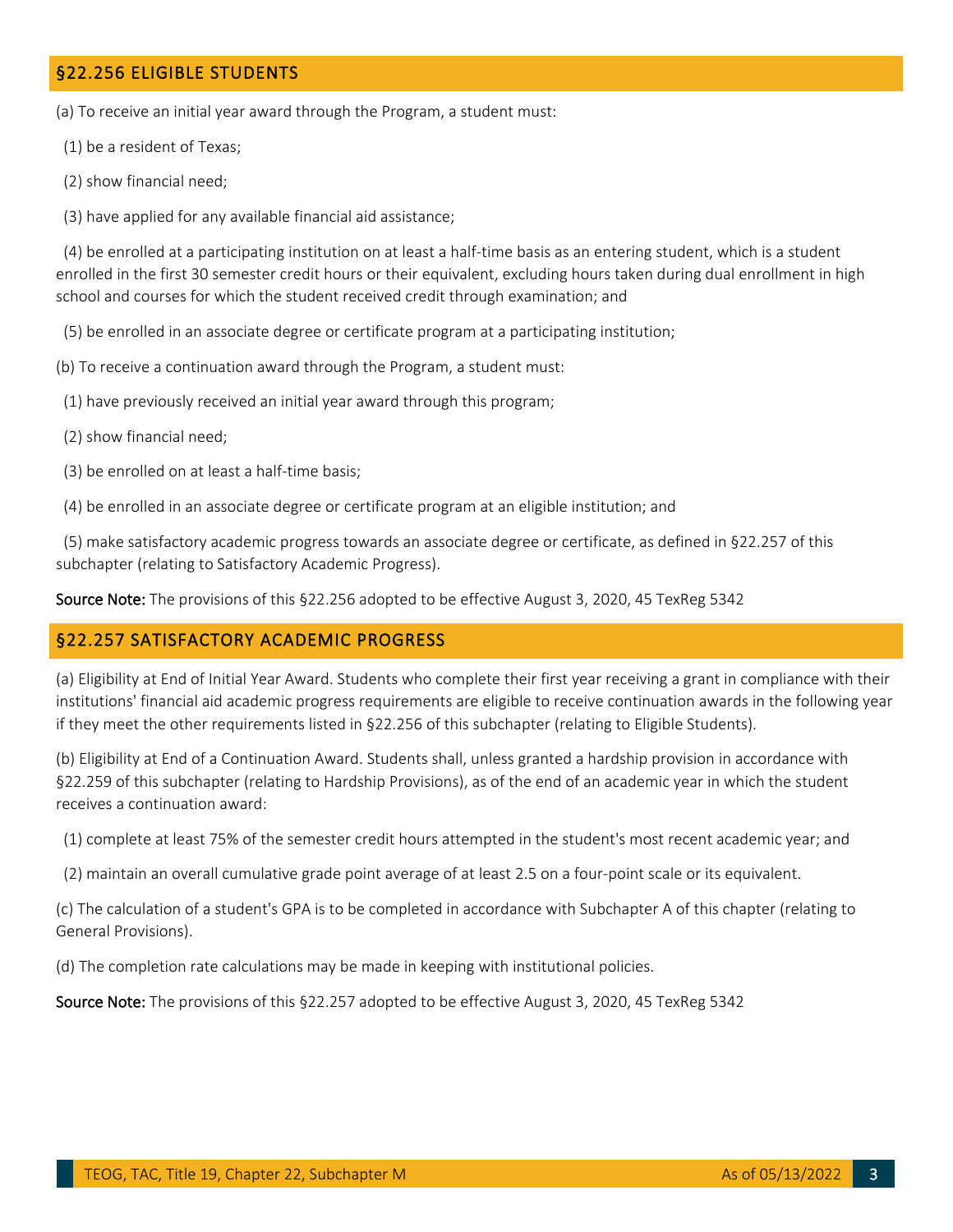# <span id="page-3-0"></span>§22.258 DISCONTINUATION OF ELIGIBILITY OR NON-ELIGIBILITY

(a) A student may not receive a grant while concurrently receiving a TEXAS Grant.

(b) A student may not receive a grant after having been granted an associate or baccalaureate degree.

(c) A student's eligibility for the program ends once a student has attempted 75 semester credit hours or the equivalent, unless the student is granted a hardship extension in accordance with §22.259 of this subchapter (relating to Hardship Provisions).

(d) A student's eligibility for the program ends four years from the start of the semester in which the student received an initial year award, unless the student is granted a hardship extension in accordance with §22.259 of this subchapter.

(e) A person is not eligible to receive a grant if the person has been convicted of a felony or an offense under Chapter 481, Health and Safety Code (Texas Controlled Substances Act), or under the law of any other jurisdiction involving a controlled substance as defined by Chapter 481, Health and Safety Code, unless the person has met the other applicable eligibility requirements under this subchapter and has:

(1) received a certificate of discharge by the Texas Department of Criminal Justice or a correctional facility or completed a period of probation ordered by a court, and at least two years have elapsed from the date of the receipt or completion; or

(2) been pardoned, had the record of the offense expunged from the person's record, or otherwise been released from the resulting ineligibility to receive a grant.

(f) Other than as described in §22.259 of this subchapter, if a person fails to meet any of the requirements for receiving a continuation award as outlined in §22.256 of this subchapter (relating to Eligible Students) after completion of any year, the person may not receive a grant until after completing a semester of at least half-time coursework while not receiving a grant and meets all the requirements of §22.256 of this subchapter as of the end of that semester.

Source Note: The provisions of this §22.258 adopted to be effective August 3, 2020, 45 TexReg 5342

#### <span id="page-3-1"></span>§22.259 HARDSHIP PROVISIONS

(a) In the event of a hardship or for other good cause, the Program Officer at a participating institution may allow an otherwise eligible student to receive a grant;

(1) while maintaining a grade point average below the required level, as defined in §22.257 of this subchapter (relating to Satisfactory Academic Progress);

(2) while maintaining a completion rate below the required level, as defined in §22.257 of this subchapter;

(3) while enrolled less than half time;

(4) while enrolled in semester credit hours in excess of the attempted hour limit, as defined in §22.258(c) of this subchapter (relating to Discontinuation of Eligibility and Non-Eligibility), though the total number of semester credit hours paid for, at least in part, with program funding may not exceed 75 or its equivalent; or

(5) while enrolled beyond the time limit restrictions, as defined in §22.258(d) of this subchapter.

(b) Hardship conditions may include, but are not limited to:

(1) a showing of a severe illness or other debilitating condition that may affect the student's academic performance;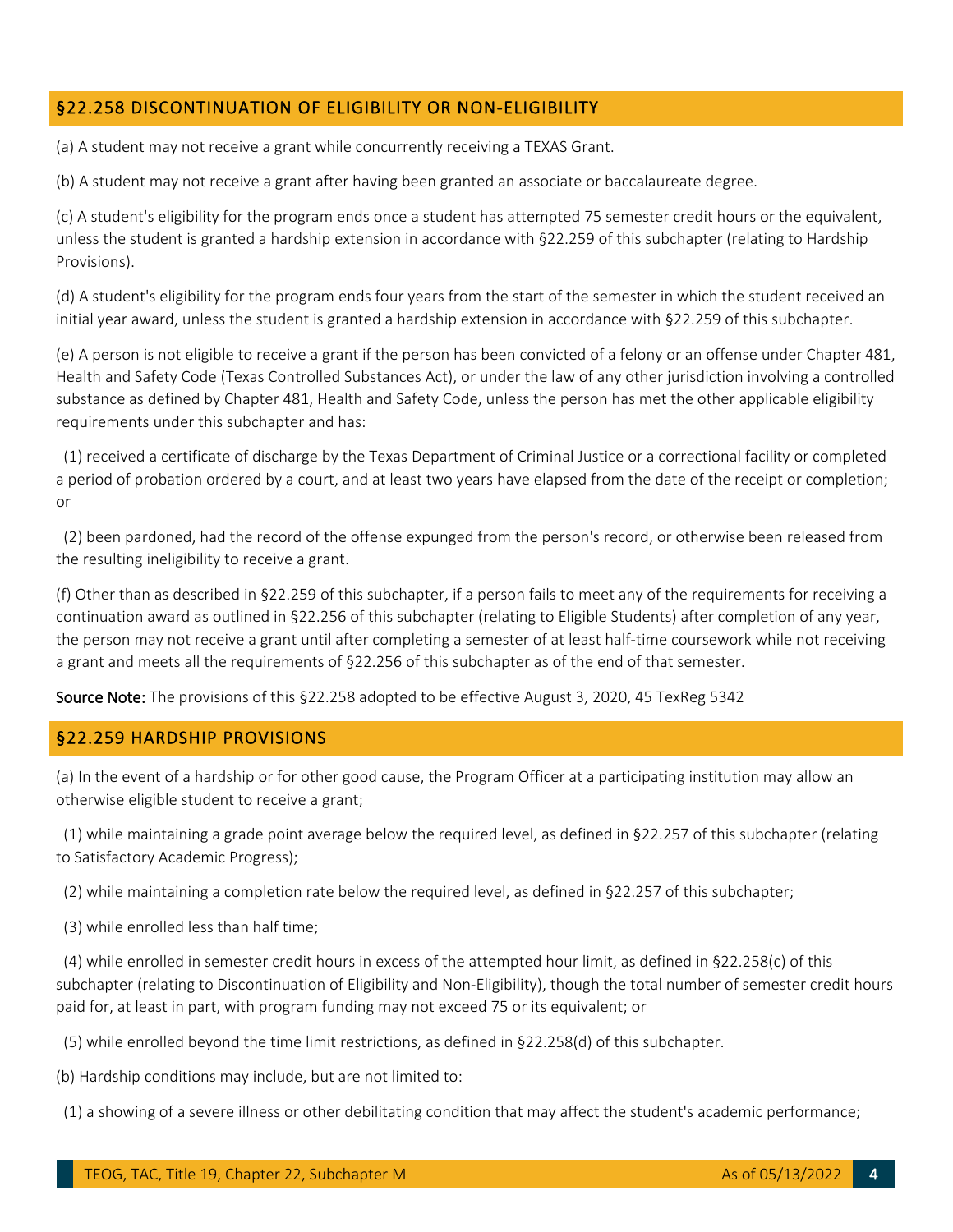(2) an indication that the student is responsible for the care of a sick, injured, or needy person and that the student's provision of care may affect his or her academic performance; or

(3) the requirement of fewer than six semester credit hours to complete one's degree plan.

(c) Documentation of the hardship circumstances approved for a student to receive a grant must be kept in the student's files, and the institution must identify students approved for a grant based on a hardship to the Coordinating Board, so that it may appropriately monitor each student's period of eligibility.

(d) Each institution shall adopt a hardship policy under this section and have the policy available in writing in the financial aid office for public review upon request.

Source Note: The provisions of this §22.259 adopted to be effective August 3, 2020, 45 TexReg 5342

### <span id="page-4-0"></span>§22.260 PRIORITIES IN GRANTS TO STUDENTS

(a) If appropriations for the program are insufficient to allow grants to all eligible students, continuation awards will be given priority.

(b) In determining who should receive an initial year award, an institution shall give priority to those students who have an expected family contribution that does not exceed 60 percent of the average statewide amount of tuition and fees for general academic teaching institutions for the relevant academic year.

(c) In determining who should receive an initial year award, an institution shall give highest priority to students who demonstrate the greatest financial need at the time the grant is made.

Source Note: The provisions of this §22.260 adopted to be effective August 3, 2020, 45 TexReg 5342

# <span id="page-4-1"></span>§22.261 GRANT AMOUNTS AND ADJUSTMENTS

(a) Funding. Funds awarded through this program may not exceed the amount of appropriations, grants, and other funds that are available for this use.

(b) Grant Amounts.

 (1) The amount of a grant may not be reduced by any gift aid for which the person receiving the grant is eligible, unless the total amount of a person's grant plus any gift aid received exceeds the student's cost of attendance. However, no student's grant shall be greater than the amount of the student's financial need.

(2) The Board shall determine and announce the maximum grant amount in a given state fiscal year by January 31 of the prior fiscal year. The calculation of the maximum amount will be based on the average statewide amount of tuition and required fees at eligible institutions that an in-district resident student enrolled full-time in an associate degree or certificate program would be charged for that semester (Texas Education Code, §56.407). In determining the maximum grant amount, the average amount of tuition and required fees is determined by institution type (public junior colleges, public state colleges, and public technical institutes) for an in-district resident student enrolled full-time in an associate degree or certificate program, utilizing the most recent Integrated Fiscal Reporting System reports to project the value.

(c) An approved institution may not charge a person receiving a grant through that institution an amount of tuition and required fees in excess of the grant received by the person. Nor may it deny admission to or enrollment in the institution based on a person's eligibility to receive or actual receipt of a grant. If an institution's tuition and fee charges exceed the grant, it may address the shortfall in one of two ways: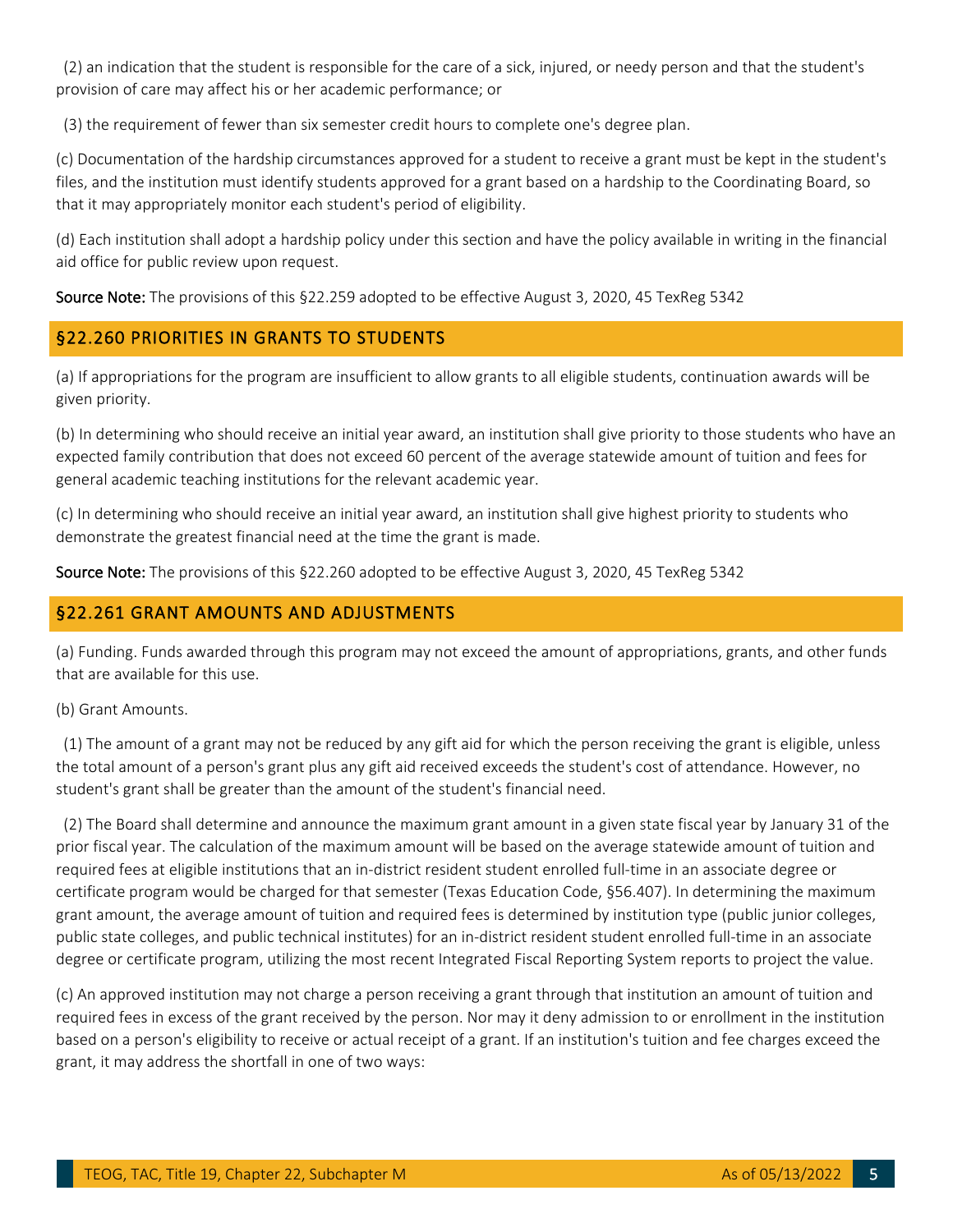(1) it may use other available sources of financial aid, other than a loan or Pell grant to cover any difference in the amount of the grant and the student's actual amount of tuition and required fees at the institution; or

(2) it may waive the excess charges for the student. However, if a waiver is used, the institution may not report the recipient's tuition and fees in a way that would increase the general revenue appropriations to the institution.

(d) Adjustments to grants and late disbursements are to be completed in accordance with Subchapter A of this chapter (relating to General Provisions).

Source Note: The provisions of this §22.261 adopted to be effective August 3, 2020, 45 TexReg 5342; amended to be effective November 22, 2020, 45 TexReg 8341

# <span id="page-5-0"></span>§22.262 ALLOCATION AND DISBURSEMENT OF FUNDS - PUBLIC JUNIOR COLLEGES

(a) Allocations for public junior colleges for Fiscal Year 2016 and Later. Allocations are to be determined on an annual basis as follows:

(1) The allocation base for each eligible institution will be the number of students it reported in the most recent certified Financial Aid Database submission who met the following criteria:

(A) were classified as Texas residents,

(B) were enrolled as undergraduates half-time, three-quarter time or full-time, and

 (C) have a 9-month Expected Family Contribution, calculated using federal methodology, less than or equal to the Federal Pell Grant eligibility cap for the year reported in the Financial Aid Database submission.

(2) Each institution's percent of the available funds will equal its percent of the state-wide need as determined by multiplying each institution's enrollments by the respective award maximums of students who meet the criteria in subsection (a)(1) of this section.

(3) Beginning with allocations for Fiscal Year 2020, allocations for both years of the state appropriations' biennium will be completed at the same time. The three most recent certified Financial Aid Database submissions will be utilized to forecast the data utilized in the calculation of the allocation for the second year of the biennium. Institutions will receive notification of their allocations for both years of the biennium at the same time.

(4) Allocation calculations will be shared with all participating institutions for comment and verification prior to final posting and the institutions will be given 10 working days, beginning the day of the notice's distribution and excluding State holidays, to confirm that the allocation report accurately reflects the data they submitted or to advise Board staff of any inaccuracies.

(b) Disbursement of Funds to Institutions. As requested by institutions throughout the academic year, the Board shall forward to each participating institution a portion of its allocation of funds for timely disbursement to students. Institutions will have until the close of business on August 1, or the first working day thereafter if it falls on a weekend or holiday, to encumber program funds from their allocation. After that date, institutions lose claim to any funds in the current fiscal year not yet drawn down from the Board for timely disbursement to students. Funds released in this manner in the first year of the biennium become available to the institution for use in the second year of the biennium. Funds released in this manner in the second year of the biennium become available to the Board for utilization in grant processing. Should these unspent funds result in additional funding available for the next biennium's program, revised allocations, calculated according to the allocation methodology outlined in this rule, will be issued to participating institutions during the fall semester.

(c) Reductions in Funding.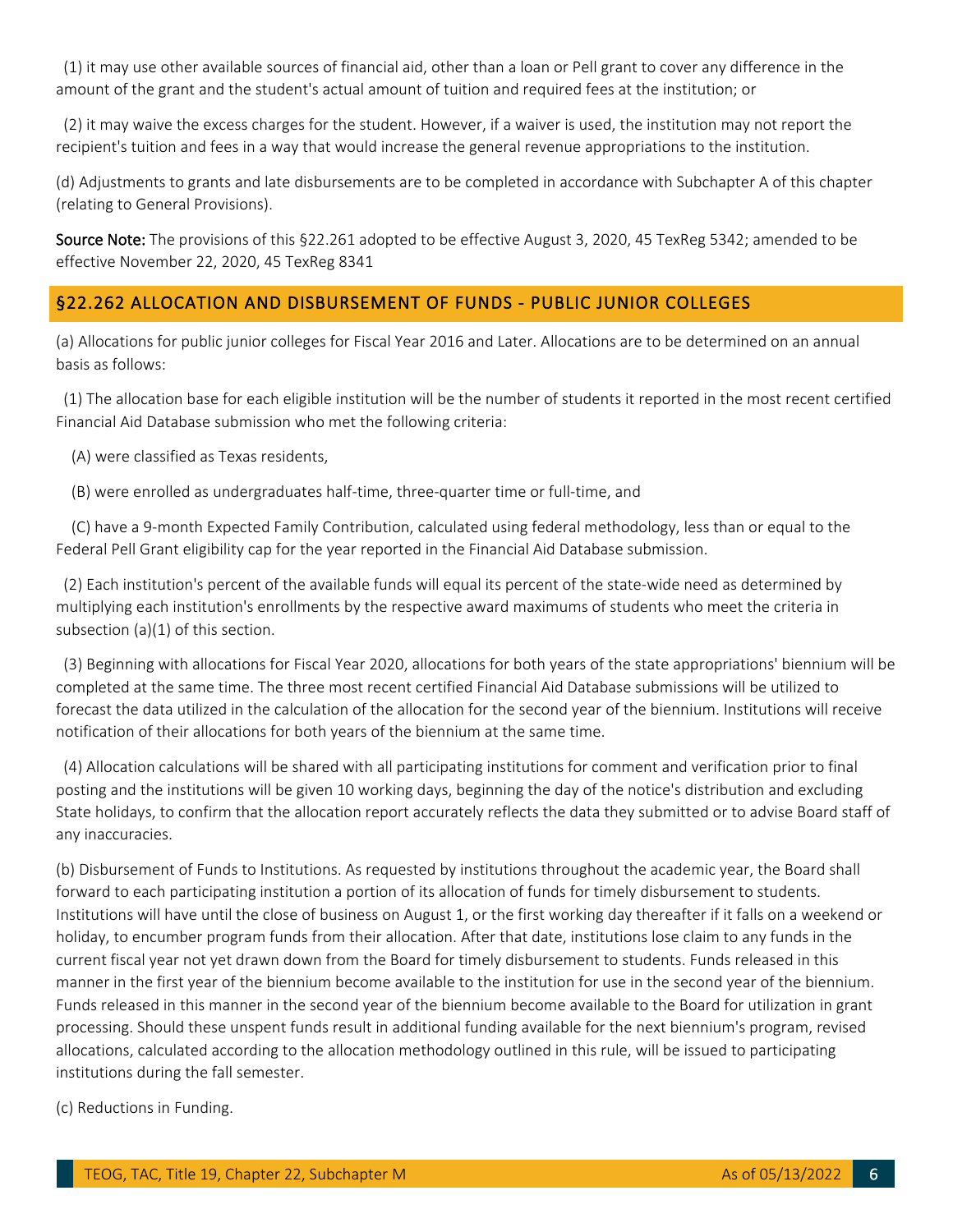(1) If annual funding for the program is reduced after the start of a fiscal year, the Board may take steps to help distribute the impact of reduced funding across all participating institutions by an across-the-board percentage decrease in all institutions' allocations.

(2) If annual funding is reduced prior to the start of a fiscal year, the Board may recalculate the allocations according to the allocation methodology outlined in this rule for the affected fiscal year based on available dollars.

Source Note: The provisions of this §22.262 adopted to be effective November 28, 2005, 30 TexReg 7871; amended to be effective November 20, 2013, 38 TexReg 8201; amended to be effective March 4, 2015, 40 TexReg 926; amended to be effective November 25, 2015, 40 TexReg 8208; amended to be effective February 28, 2018, 43 TexReg 1084; amended to be effective August 27, 2018, 43 TexReg 5512

# <span id="page-6-0"></span>§22.264 ALLOCATION AND DISBURSEMENT OF FUNDS - PUBLIC TECHNICAL AND STATE COLLEGES

(a) Allocations for public technical colleges and public state colleges for Fiscal Year 2016 and Later. Allocations are to be determined on an annual basis as follows:

(1) The allocation base for each eligible institution will be the number of students it reported in the most recent certified Financial Aid Database submission who met the following criteria:

- (A) were classified as Texas residents;
- (B) were enrolled as undergraduates half-time, three-quarter time, or full-time; and

 (C) have a 9-month Expected Family Contribution, calculated using federal methodology, less than or equal to the Federal Pell Grant eligibility cap for the year reported in the Financial Aid Database submission.

(2) Each institution's percent of the available funds will equal its percent of the state-wide need as determined by multiplying each institution's enrollments by the respective award maximums of students who meet the criteria in subsection paragraph (1) of this subsection.

(3) Beginning with allocations for Fiscal Year 2020, allocations for both years of the state appropriations' biennium will be completed at the same time. The three most recent certified Financial Aid Database submissions will be utilized to forecast the data utilized in the calculation of the allocation for the second year of the biennium. Institutions will receive notification of their allocations for both years of the biennium at the same time.

(4) Verification of Data. Allocation calculations will be shared with all participating institutions for comment and verification prior to final posting, and the institutions will be given 10 working days, beginning the day of the notice's distribution and excluding State holidays, to confirm that the allocation report accurately reflects the data they submitted or to advise Board staff of any inaccuracies.

(b) Disbursement of Funds to Institutions. As requested by institutions throughout the academic year, the Board shall forward to each participating institution a portion of its allocation of funds for timely disbursement to students. Institutions will have until the close of business on August 1, or the first working day thereafter if it falls on a weekend or holiday, to encumber program funds from their allocation. After that date, institutions lose claim to any funds in the current fiscal year not yet drawn down from the Board for timely disbursement to students. Funds released in this manner in the first year of the biennium become available to the institution for use in the second year of the biennium. Funds released in this manner in the second year of the biennium become available to the Board for utilization in grant processing. Should these unspent funds result in additional funding available for the next biennium's program, revised allocations, calculated according to the allocation methodology outlined in this rule, will be issued to participating institutions during the fall semester.